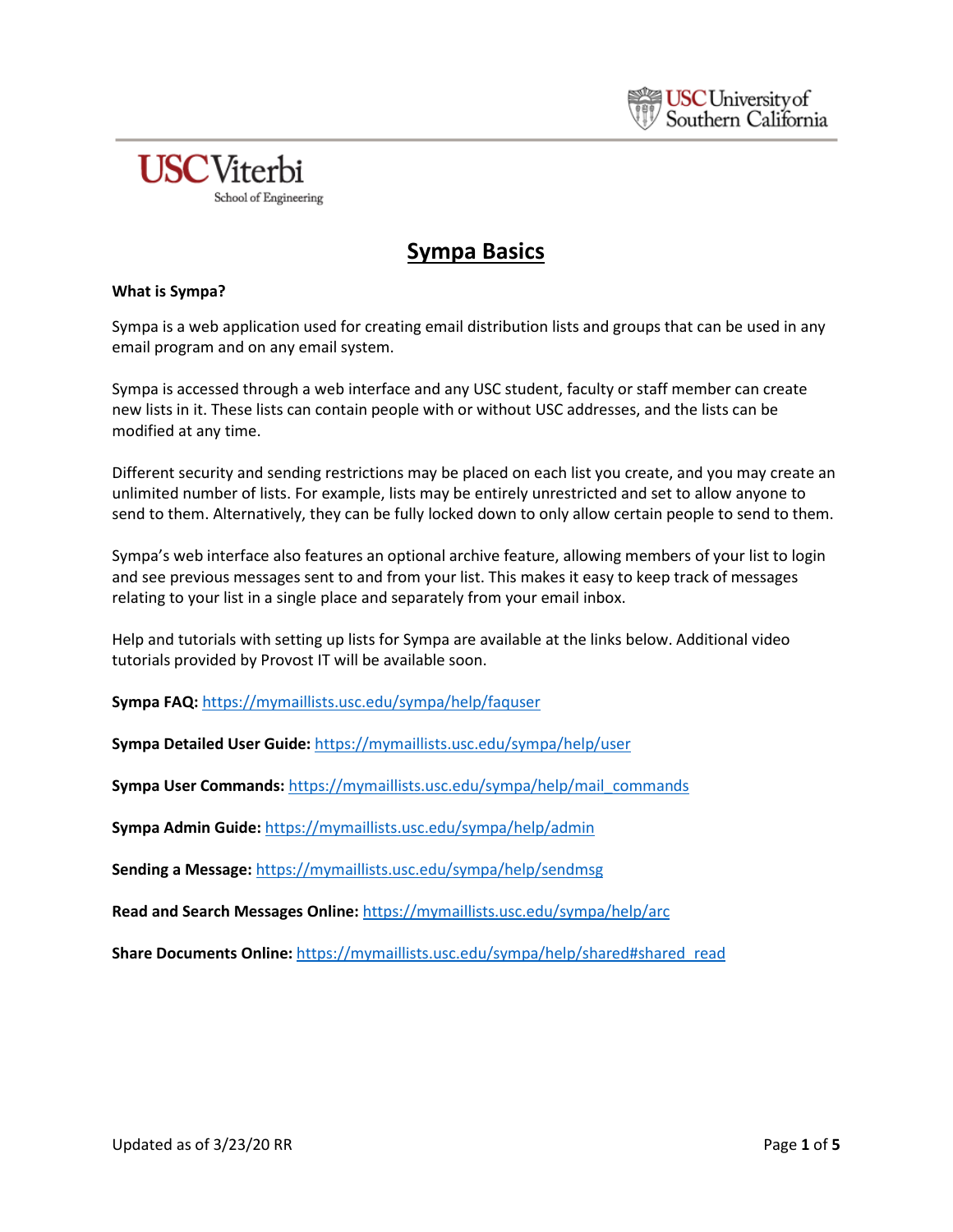# **USC**Viterbi School of Engineering

1. Go to:<https://mymaillists.usc.edu/sympa> and click on "USC Persons Must Click Here " on the upper right corner.

| USC Mailing Lists Service - home X +                                                                                                                                                                                                               |                                  | $-$ 0 $\times$                       |   |
|----------------------------------------------------------------------------------------------------------------------------------------------------------------------------------------------------------------------------------------------------|----------------------------------|--------------------------------------|---|
| ii mymaillists.usc.edu/sympa<br>C<br>$\leftarrow$ $\rightarrow$                                                                                                                                                                                    | <b>Q &amp; A &amp; C &amp; Y</b> | $\frac{1}{2}$                        | ÷ |
| First logia?<br>email address:<br>Lost password?                                                                                                                                                                                                   | <b>We password:</b>              | USC persons must click here<br>Login |   |
| USCUniversity of                                                                                                                                                                                                                                   |                                  |                                      |   |
| <b>USC Mailing Lists Service</b>                                                                                                                                                                                                                   |                                  |                                      |   |
| List of lists Home                                                                                                                                                                                                                                 |                                  |                                      |   |
| <b>Cearch lists</b><br>Mailing lists server<br>This server provides you access to your environment on mailing list server. Starting from this web page, you can perform subscription options, unsubscription, archives, list management and so on. |                                  |                                      |   |
|                                                                                                                                                                                                                                                    |                                  | $\overline{\Phi}$                    |   |
|                                                                                                                                                                                                                                                    |                                  |                                      |   |
|                                                                                                                                                                                                                                                    |                                  |                                      |   |
|                                                                                                                                                                                                                                                    |                                  |                                      |   |
|                                                                                                                                                                                                                                                    |                                  |                                      |   |
|                                                                                                                                                                                                                                                    |                                  |                                      |   |
| POWERED BY SYMPA                                                                                                                                                                                                                                   |                                  |                                      |   |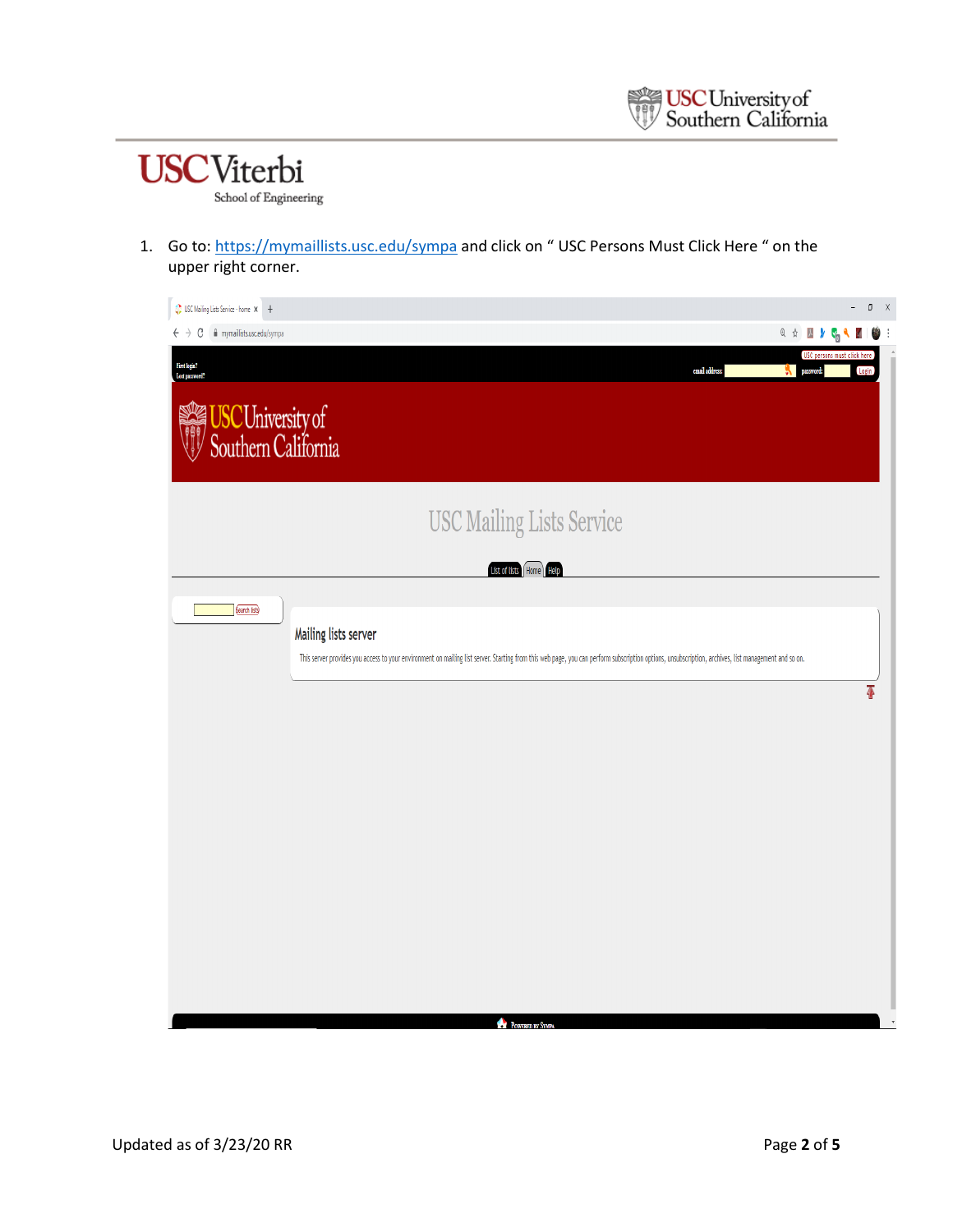

2. Familiarize yourself with the site, the below image is where your mailing lists you are subscribed to is on the left, and the available mailing lists are in the center and right columns. (All Columns blank for privacy concerns).

| USC Mailing Lists Service - lists X +                              |                                                                                                                                                                                                                                                                                                                                                                                                                                                             | $\mathfrak{g}-\chi$<br>$\overline{\phantom{a}}$ |
|--------------------------------------------------------------------|-------------------------------------------------------------------------------------------------------------------------------------------------------------------------------------------------------------------------------------------------------------------------------------------------------------------------------------------------------------------------------------------------------------------------------------------------------------|-------------------------------------------------|
| mymaillists.usc.edu/sympa/lists<br>C<br>$\leftarrow$ $\rightarrow$ |                                                                                                                                                                                                                                                                                                                                                                                                                                                             | <b>Q &amp; E y C &amp; E</b><br>¢               |
| rrivas@usc.edu                                                     | <b>Your preferences</b>                                                                                                                                                                                                                                                                                                                                                                                                                                     | Logout<br>I                                     |
| USCUniversity of                                                   |                                                                                                                                                                                                                                                                                                                                                                                                                                                             |                                                 |
|                                                                    | <b>USC Mailing Lists Service</b>                                                                                                                                                                                                                                                                                                                                                                                                                            |                                                 |
|                                                                    | Create list List of lists Home Help                                                                                                                                                                                                                                                                                                                                                                                                                         |                                                 |
| <b>Cearch lists</b>                                                | $\widehat{a} \widehat{b} \widehat{c} \widehat{d} \widehat{d} \widehat{e} \widehat{f} \widehat{f} \widehat{f} \widehat{f} \widehat{f} \widehat{f} \widehat{f} \widehat{f} \widehat{f} \widehat{f} \widehat{f} \widehat{f} \widehat{f} \widehat{f} \widehat{f} \widehat{f} \widehat{f} \widehat{f} \widehat{f} \widehat{f} \widehat{f} \widehat{f} \widehat{f} \widehat{f} \widehat{f} \widehat{f} \widehat{f} \widehat{f} \widehat{f} \widehat{f} \widehat{$ |                                                 |
| <b>ANAGE YOUR SUBSCRIPTIONS</b>                                    |                                                                                                                                                                                                                                                                                                                                                                                                                                                             |                                                 |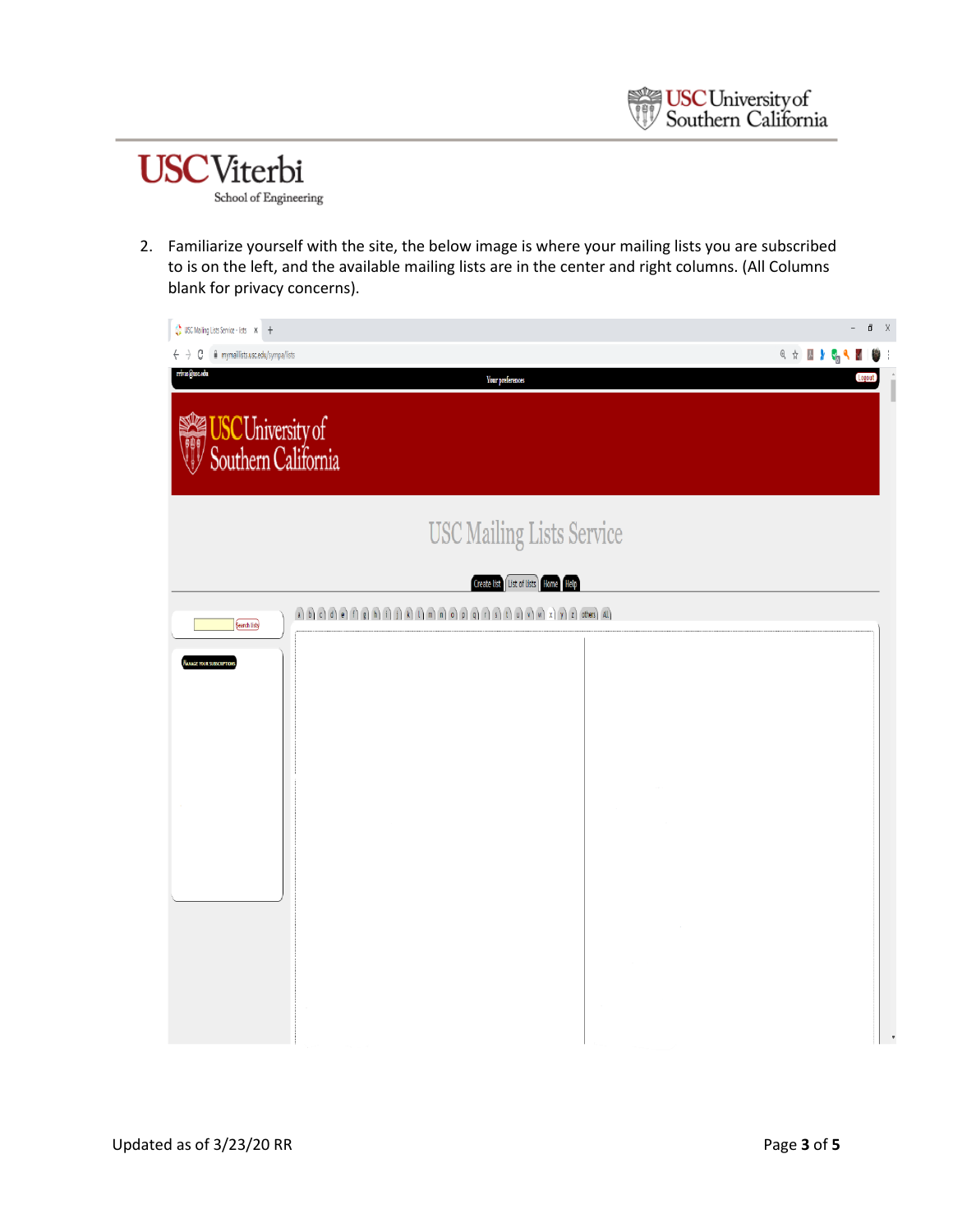

- 3. To Create a list, please refer to the image below and refer to the instructions at the top of the menu if you have any concerns before creating your mailing list. You may also refer to the User Guide Link listed at the beginning of this guide.
	- a. Note: To Join an existing list, contact the owner of the mailing list.

|                                                             | Create list List of lists Home Help                                                                                                                                                                                                                                                                                                                                                                                                                                                     |
|-------------------------------------------------------------|-----------------------------------------------------------------------------------------------------------------------------------------------------------------------------------------------------------------------------------------------------------------------------------------------------------------------------------------------------------------------------------------------------------------------------------------------------------------------------------------|
| <b>Cearch lists</b>                                         | Copy an existing list. \ Create a list using a template \                                                                                                                                                                                                                                                                                                                                                                                                                               |
|                                                             | Create a list using a template that                                                                                                                                                                                                                                                                                                                                                                                                                                                     |
| <b>MANAGE YOUR SUBSCRIPTIONS</b><br>staff-student-message-l | You can request a new list creation with the following form. You will have to choose a list template that will preset most of the list parameters according to the list usage you plan. After the list is created, you will be                                                                                                                                                                                                                                                          |
| Staff Student Message Email List                            | Choose a NAME and a SUBJECT for your list.                                                                                                                                                                                                                                                                                                                                                                                                                                              |
| t2wd-enter-time-list-l<br>T2WD Enter Time List              | The NAME will be the email address for the list. (listname-L@usc.edu)<br>We require that -L be appended onto the name of the list, to indicate it is a list and avoid the possibility of duplication error by a userid with the same name.                                                                                                                                                                                                                                              |
| usc_aqmd_2-l                                                | $2$ List name: $\sqrt{ }$                                                                                                                                                                                                                                                                                                                                                                                                                                                               |
| Viterbi Information and Instructional<br>Technology - IT    | $\sum$ Owner: rrivas@usc.edu                                                                                                                                                                                                                                                                                                                                                                                                                                                            |
|                                                             | $\Box$ List type:                                                                                                                                                                                                                                                                                                                                                                                                                                                                       |
| Viterbi Information and Instructional                       | 6 Confidential list setup                                                                                                                                                                                                                                                                                                                                                                                                                                                               |
|                                                             | . No subscription / unsubscription: only the list owner can add members                                                                                                                                                                                                                                                                                                                                                                                                                 |
| vsoe-eccstudentleads-l<br><b>ECC Student Workers</b>        | · private archives                                                                                                                                                                                                                                                                                                                                                                                                                                                                      |
| vsoe-eccstudentworkers-l                                    | . list visible to list members only                                                                                                                                                                                                                                                                                                                                                                                                                                                     |
| <b>ECC Student Workers</b>                                  | · Only list members can send messages. OTHER ARE SILENTLY REJECTED.                                                                                                                                                                                                                                                                                                                                                                                                                     |
|                                                             | <sup>1</sup> Public discussion mailing list                                                                                                                                                                                                                                                                                                                                                                                                                                             |
|                                                             | · public archives                                                                                                                                                                                                                                                                                                                                                                                                                                                                       |
|                                                             | · only subscribers can post                                                                                                                                                                                                                                                                                                                                                                                                                                                             |
|                                                             | (ii) Hotline mailing list                                                                                                                                                                                                                                                                                                                                                                                                                                                               |
|                                                             | · everyone may post                                                                                                                                                                                                                                                                                                                                                                                                                                                                     |
|                                                             | · private archives                                                                                                                                                                                                                                                                                                                                                                                                                                                                      |
|                                                             | <sup>o</sup> controlled subscription                                                                                                                                                                                                                                                                                                                                                                                                                                                    |
|                                                             | (i) Mailing list configuration to be used for a news letter providing both text plain and HTML formats                                                                                                                                                                                                                                                                                                                                                                                  |
|                                                             | <sup>+</sup> public and moderated list                                                                                                                                                                                                                                                                                                                                                                                                                                                  |
|                                                             | <sup>0</sup> subscribers emails are protected                                                                                                                                                                                                                                                                                                                                                                                                                                           |
|                                                             | · default reception format is HTML                                                                                                                                                                                                                                                                                                                                                                                                                                                      |
|                                                             | (ii) Mailing list configuration to be used for a news letter                                                                                                                                                                                                                                                                                                                                                                                                                            |
|                                                             | · public and moderated list                                                                                                                                                                                                                                                                                                                                                                                                                                                             |
|                                                             | · subscribers emails are protected                                                                                                                                                                                                                                                                                                                                                                                                                                                      |
|                                                             | (ii) Private working group setup                                                                                                                                                                                                                                                                                                                                                                                                                                                        |
|                                                             | · only subscribers can post                                                                                                                                                                                                                                                                                                                                                                                                                                                             |
|                                                             | · private archives                                                                                                                                                                                                                                                                                                                                                                                                                                                                      |
|                                                             | · controlled subscription                                                                                                                                                                                                                                                                                                                                                                                                                                                               |
|                                                             | (ii) Web forum ML                                                                                                                                                                                                                                                                                                                                                                                                                                                                       |
|                                                             | · Messages can either be read via email (subscription) or via the web (web archives)                                                                                                                                                                                                                                                                                                                                                                                                    |
|                                                             |                                                                                                                                                                                                                                                                                                                                                                                                                                                                                         |
|                                                             | <sup>2</sup> subject:                                                                                                                                                                                                                                                                                                                                                                                                                                                                   |
|                                                             | $\begin{tabular}{ c c } \hline \hline \multicolumn{1}{ c }{\textbf{Topic:}} & \multicolumn{1}{ c }{\textbf{Fourier}}\\ \hline \multicolumn{1}{ c }{\textbf{Topic:}} & \multicolumn{1}{ c }{\textbf{Fourier}}\\ \hline \multicolumn{1}{ c }{\textbf{Topic:}} & \multicolumn{1}{ c }{\textbf{Fourier}}\\ \hline \multicolumn{1}{ c }{\textbf{Topic:}} & \multicolumn{1}{ c }{\textbf{Fourier}}\\ \hline \multicolumn{1}{ c }{\textbf{Topic:}} & \multicolumn{1}{ c }{\textbf{Fourier}}\\$ |
|                                                             |                                                                                                                                                                                                                                                                                                                                                                                                                                                                                         |
|                                                             | Î                                                                                                                                                                                                                                                                                                                                                                                                                                                                                       |
|                                                             | Description                                                                                                                                                                                                                                                                                                                                                                                                                                                                             |
|                                                             |                                                                                                                                                                                                                                                                                                                                                                                                                                                                                         |
|                                                             | Submit your creation request                                                                                                                                                                                                                                                                                                                                                                                                                                                            |
|                                                             |                                                                                                                                                                                                                                                                                                                                                                                                                                                                                         |